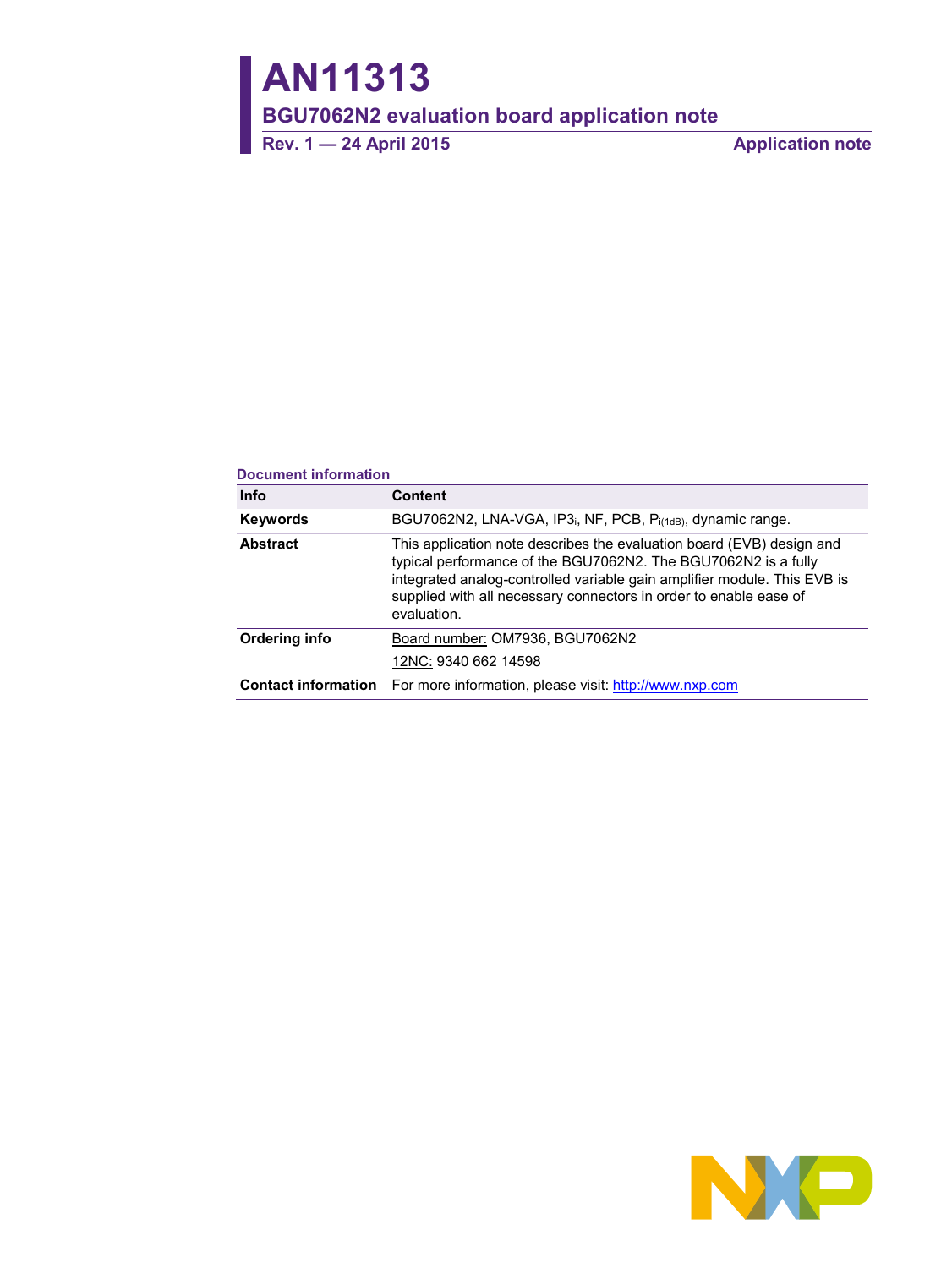#### **Revision history**

| <b>Rev</b> | Date     | <b>Description</b> |
|------------|----------|--------------------|
| и          | ?0150424 | Tirc.<br>blication |

# **Contact information**

For more information, please visit: [http://www.nxp.com](http://www.nxp.com/)

For sales office addresses, please send an email to: [salesaddresses@nxp.com](mailto:salesaddresses@nxp.com)

AN11313 All information provided in this document is subject to legal disclaimers. © NXP B.V. 2015. All rights reserved.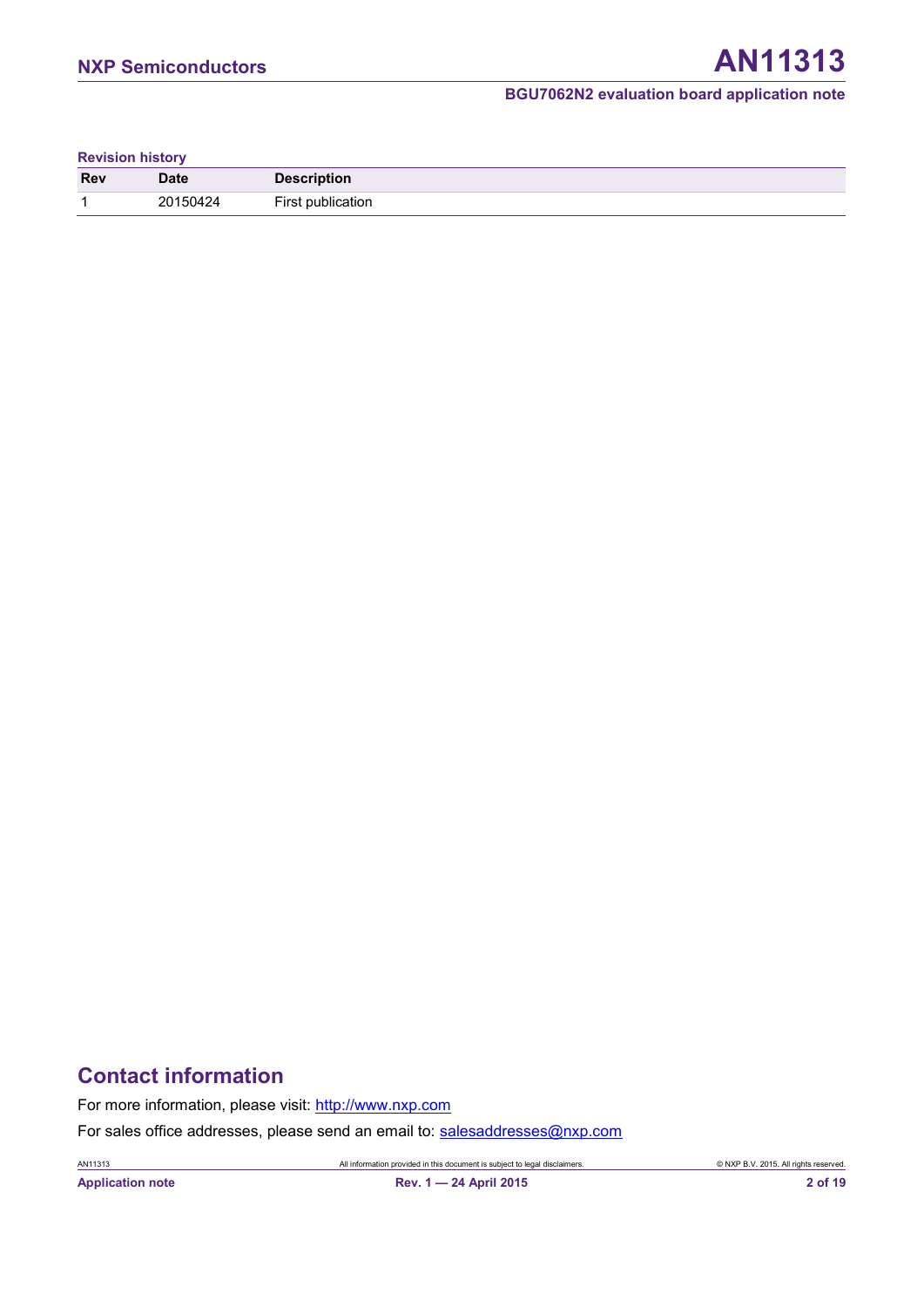### <span id="page-2-1"></span>**1. Introduction**

This application note gives a description of the BGU7062N2 evaluation board.

This enables ease of evaluation; it provides the EVB circuit schematic, the bill of materials (BOM), PCB material information and artwork. It also provides a list of equipment for a typical evaluation set up, as well as typical test results of the BGU7062N2.

This fully supplied EVB can be ordered from the NXP website www.nxp.com

#### <span id="page-2-2"></span>**2. Product description**

NXP semiconductors' BGU7062N2 is a fully integrated analog-controlled variable gain amplifier module. Its low noise and high linearity performance makes it ideal for sensitive receivers in cellular base station applications. The BGU7062N2 is operating in the 1710 MHz to 1785 MHz frequency range and has a gain control range of 35 dB. At maximum gain the noise figure is 0.85 dB. The gain is analog-controlled having maximum gain at 0 V and minimum gain at 3.3 V. The LNA can be bypassed extending the dynamic range. The BGU7062N2 is internally matched to 50 Ohm, meaning no external matching is required, enabling ease of use. It is housed in a 16 pins 8x8x1.3mm leadless HLQFN16R package SOT1301. The BGU7062N2 can operate from 4.75V to 5.25 single supply and consumes about 220mA in high gain mode (LNA active) and about 190mA in the low gain mode (LNA bypassed)

BGU7062N2 is one of a series of LNA-VGA products for the different frequency bands intended for cellular base stations and its related applications.

<span id="page-2-0"></span>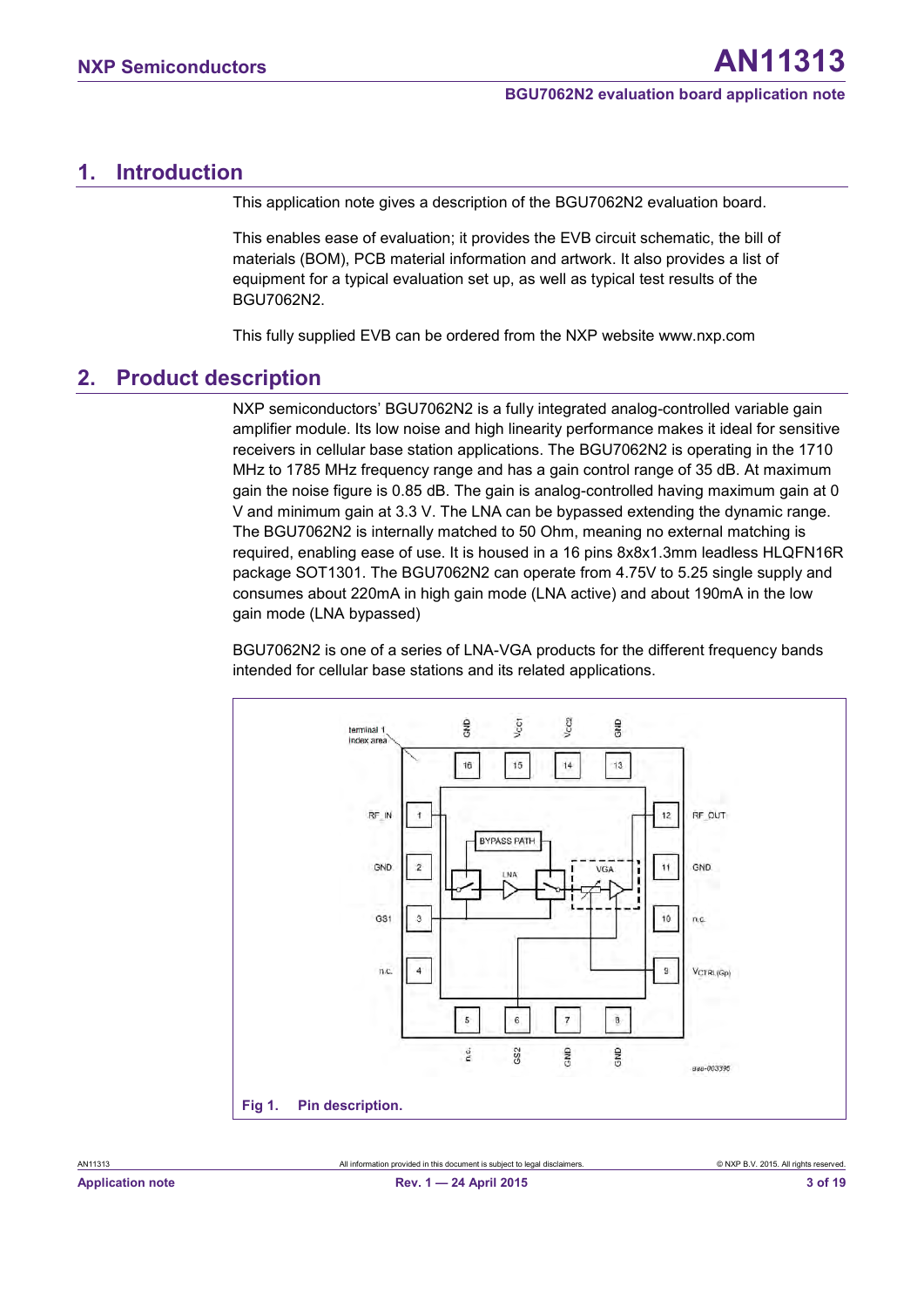# <span id="page-3-2"></span>**3. BGU7062N2 Evaluation board**

The BGU7062N2 evaluation board, (see [Fig 2\)](#page-3-0) is fabricated on a 1mm thick 3 layer PCB that uses 0.5mm R4003C for the RF performance and 0.5mm Fr4 for the mechanical strength of the PCB. The board is fully assembled with the BGU7062N2, including the external components. The board is supplied with two SMA connectors for input and output connection to the RF test equipment.

<span id="page-3-1"></span><span id="page-3-0"></span>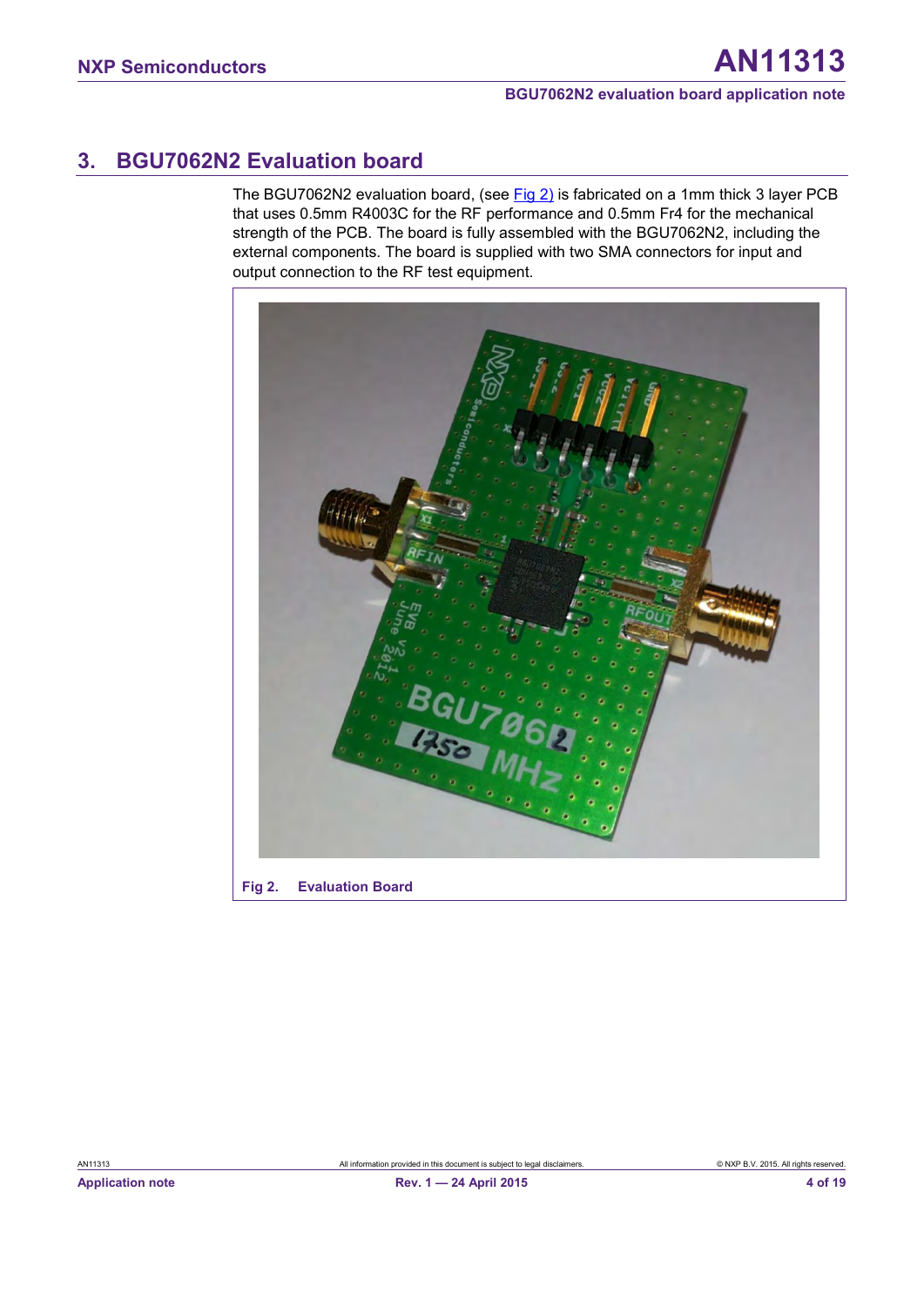### <span id="page-4-2"></span>**3.1 Application circuit**

The circuit diagram of the evaluation board is shown in [Fig 3](#page-4-0)



<span id="page-4-3"></span><span id="page-4-1"></span><span id="page-4-0"></span>Since the BGU7062N2 is fully integrated the evaluation board only needs two AC coupling capacitors on the RF input and RF output, as well as bias decoupling circuits on Vcc1 and Vcc2, GS1, GS2, VCTRL(GP).

#### **3.2 Decoupling structure.**

Applying the BGU7062N2 in e.g. wireless base station BST, ask for careful Vcc decoupling in order to get the optimal and stable performance of the product especially on NF.

If the LNA VGA module is supplied via supply rail that supplies more components, lack of decoupling can degrade the performance.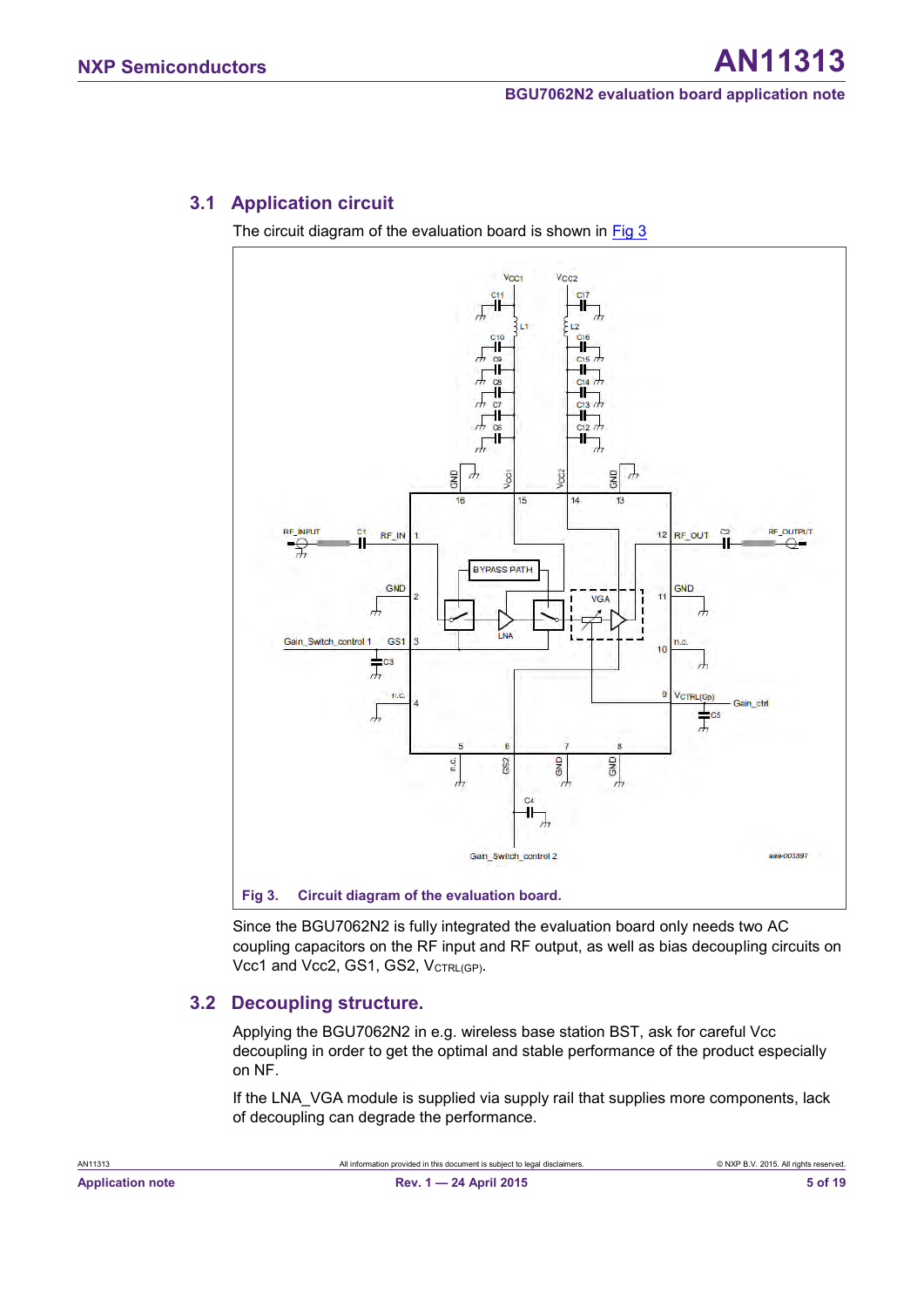

## <span id="page-5-1"></span>**3.3 PCB Layout information**

<span id="page-5-0"></span>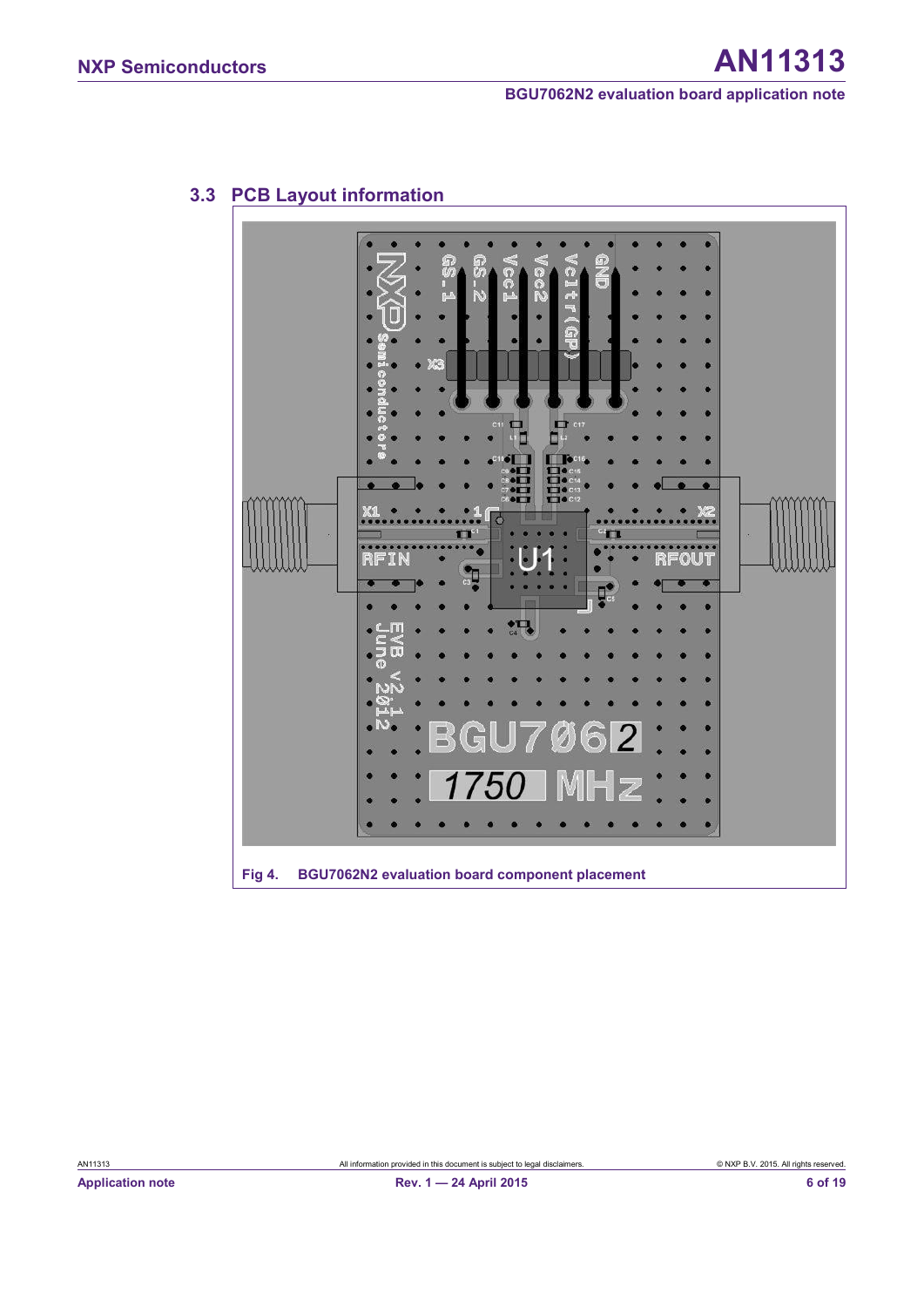| <b>Designator</b>  | <b>Description</b>         | <b>Footprint</b>     | <b>Value</b>       | <b>Supplier Name/type</b>                                    |               |
|--------------------|----------------------------|----------------------|--------------------|--------------------------------------------------------------|---------------|
| U1                 | <b>BGU7062N2</b>           | 8x8x1.3mm<br>16 pins |                    | HLQFN16R                                                     |               |
| <b>PCB</b>         |                            | 20x30mm              |                    | <b>BGU706x EVB v2.1</b><br>June 2012                         |               |
| C1, C2             | Capacitor                  | 0402                 | 1nF                | Murata GRM1555                                               | AC coupling   |
| $C3-C5$            | Capacitor                  | 0402                 | 100pF              | Murata GRM1555                                               | Decoupling    |
| C6, C12            | Capacitor                  | 0402                 | 100pF              | Murata GRM1555                                               | Decoupling    |
| C11, C17           | Capacitor                  | 0402                 | 100 <sub>n</sub> F | Murata GRM1555                                               | Decoupling    |
| C7-C10,<br>C13-C16 |                            |                      |                    |                                                              | Not assembled |
| L1, L2             | Inductor                   | 0402                 | 10 <sub>nH</sub>   | Murata LQG15                                                 | Decoupling    |
| X1, X2             | <b>SMA RF</b><br>connector |                      |                    | Johnson, End launch<br>SMA 142-0701-841                      |               |
| X3                 | DC header                  |                      |                    | Molex, PCB header,<br>right angle, 1 row 6<br>way 90121-0766 |               |

#### <span id="page-6-0"></span>**Table 1. BOM of the BGU7062N2 evaluation board**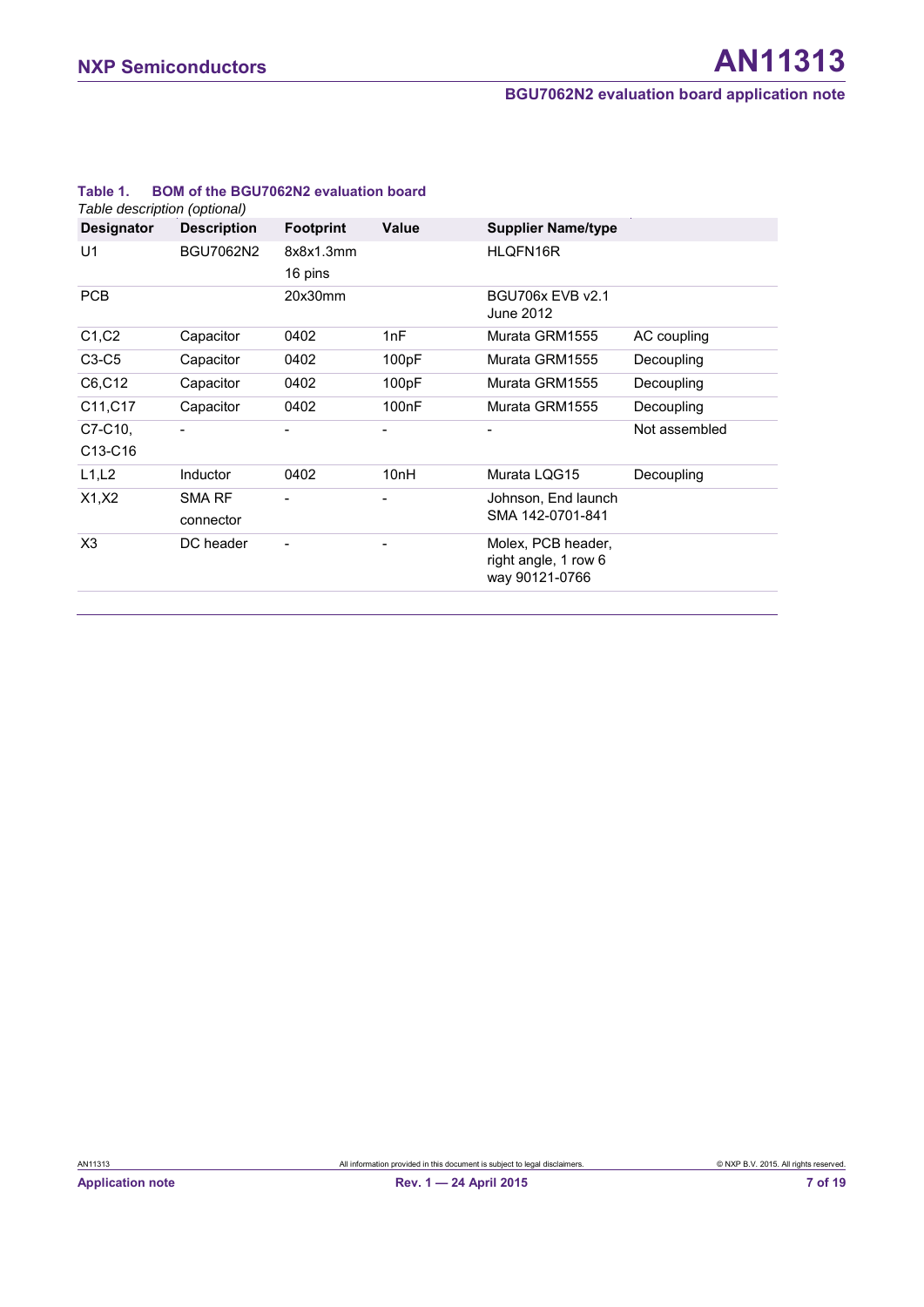# **NXP Semiconductors AN11313**

**BGU7062N2 evaluation board application note**

<span id="page-7-0"></span>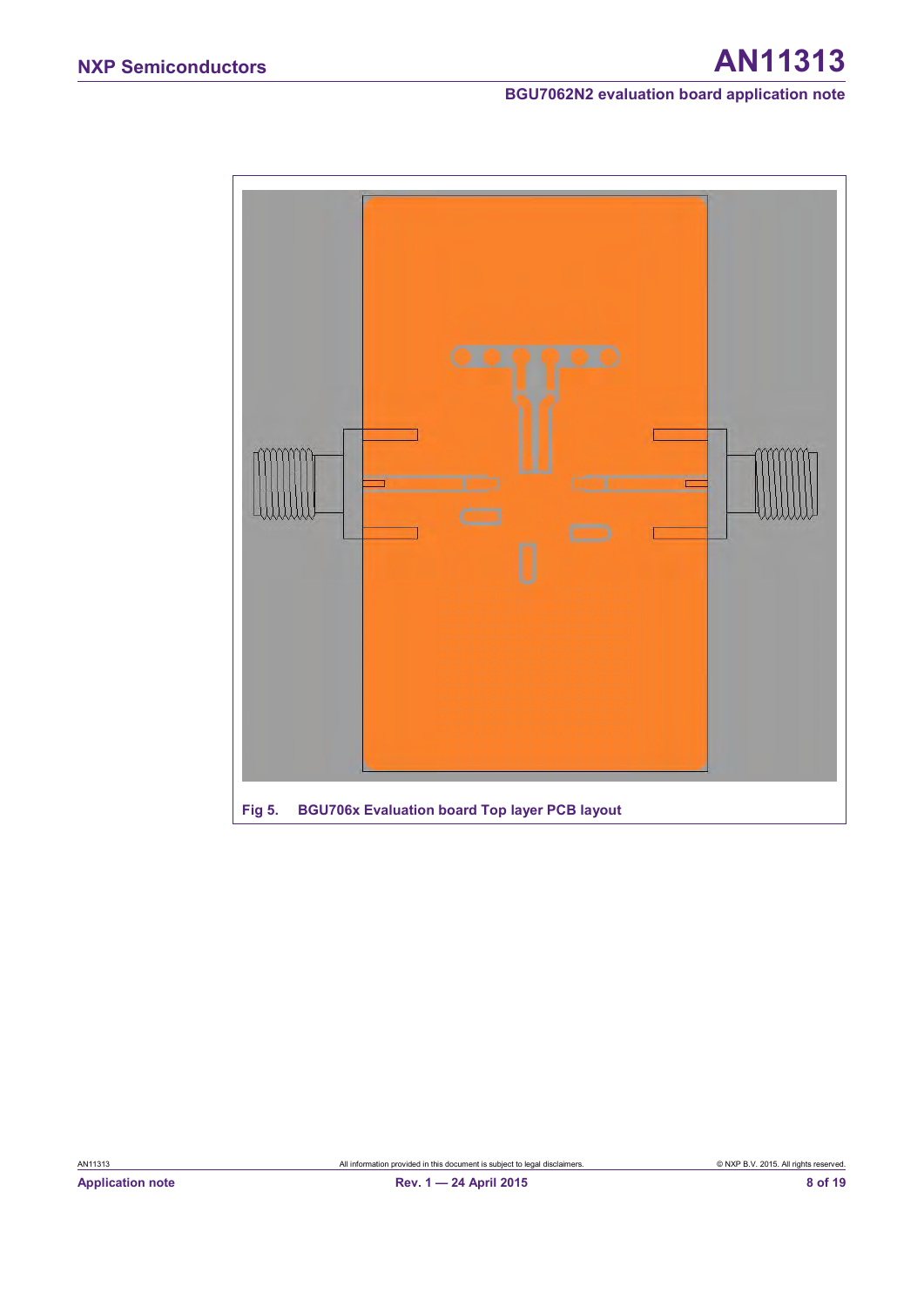<span id="page-8-0"></span>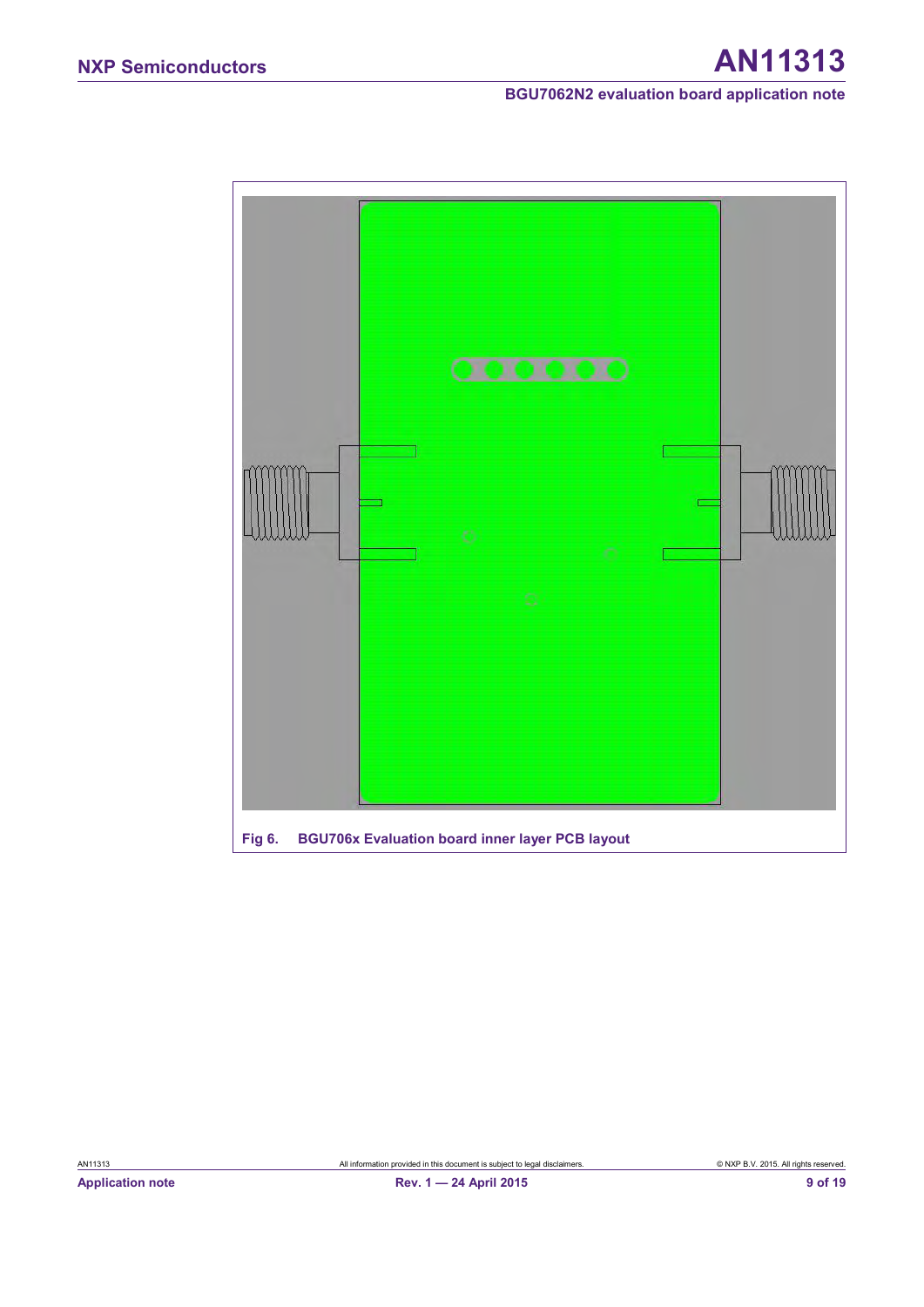

<span id="page-9-1"></span><span id="page-9-0"></span>

**Application note Rev. 1 — 24 April 2015 10 of 19**

AN11313 All information provided in this document is subject to legal disclaimers. © NXP B.V. 2015. All rights reserved.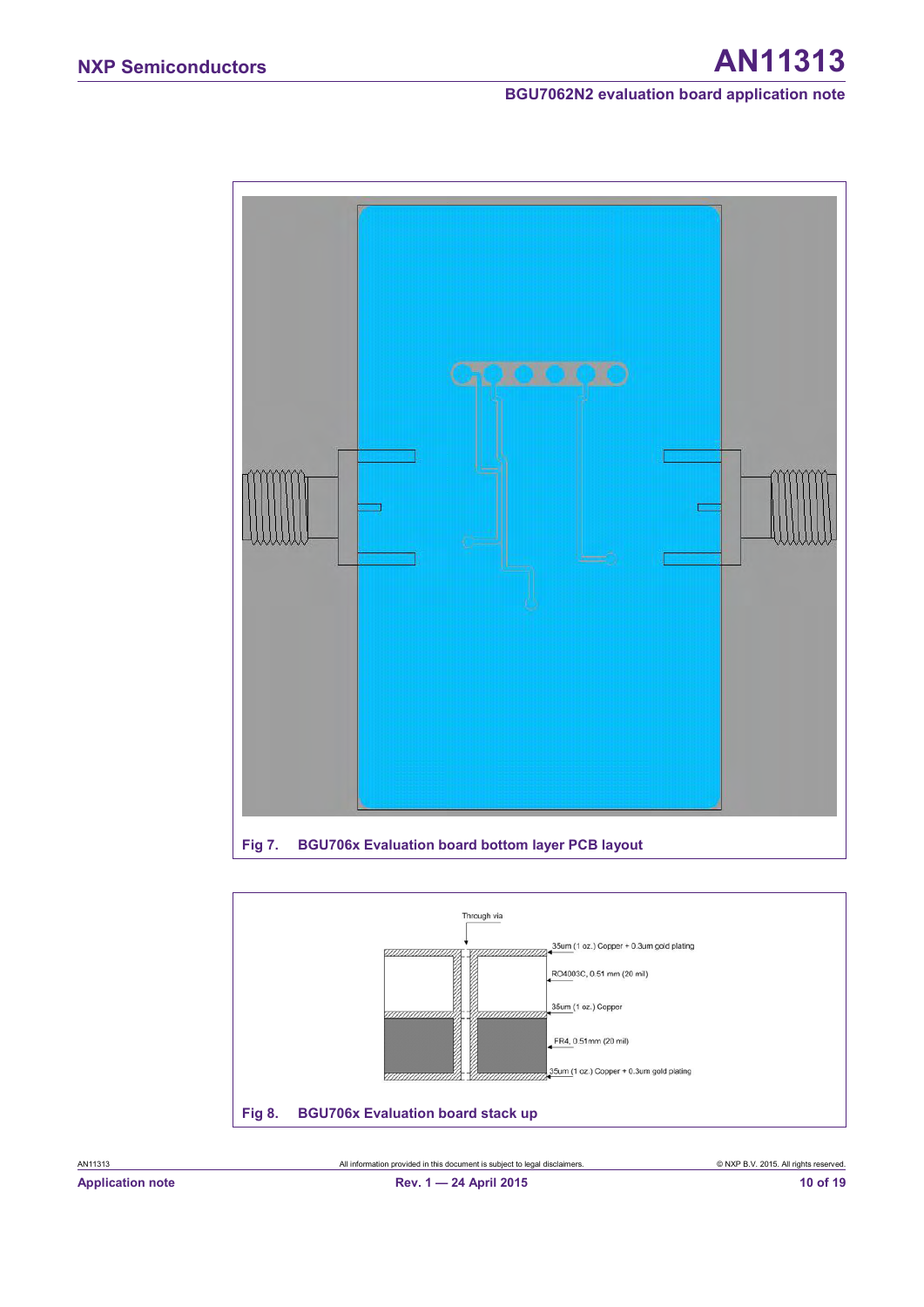### <span id="page-10-2"></span>**3.4 Recommended footprint**

A good PCB layout is an essential part of an RF circuit design. The BGU7062N2 evaluation board can serve as a guideline for laying out a board using the BGU7062N2. Both RF input and RF output lines are controlled impedance lines. Vcc1 and Vcc2 are decoupled by a  $\Pi$  filter decoupling. The recommended footprint for reflow soldering can be found in [Fig 9](#page-10-0) as well as via this link sot 1301-1 fr.pdf.

<span id="page-10-1"></span><span id="page-10-0"></span>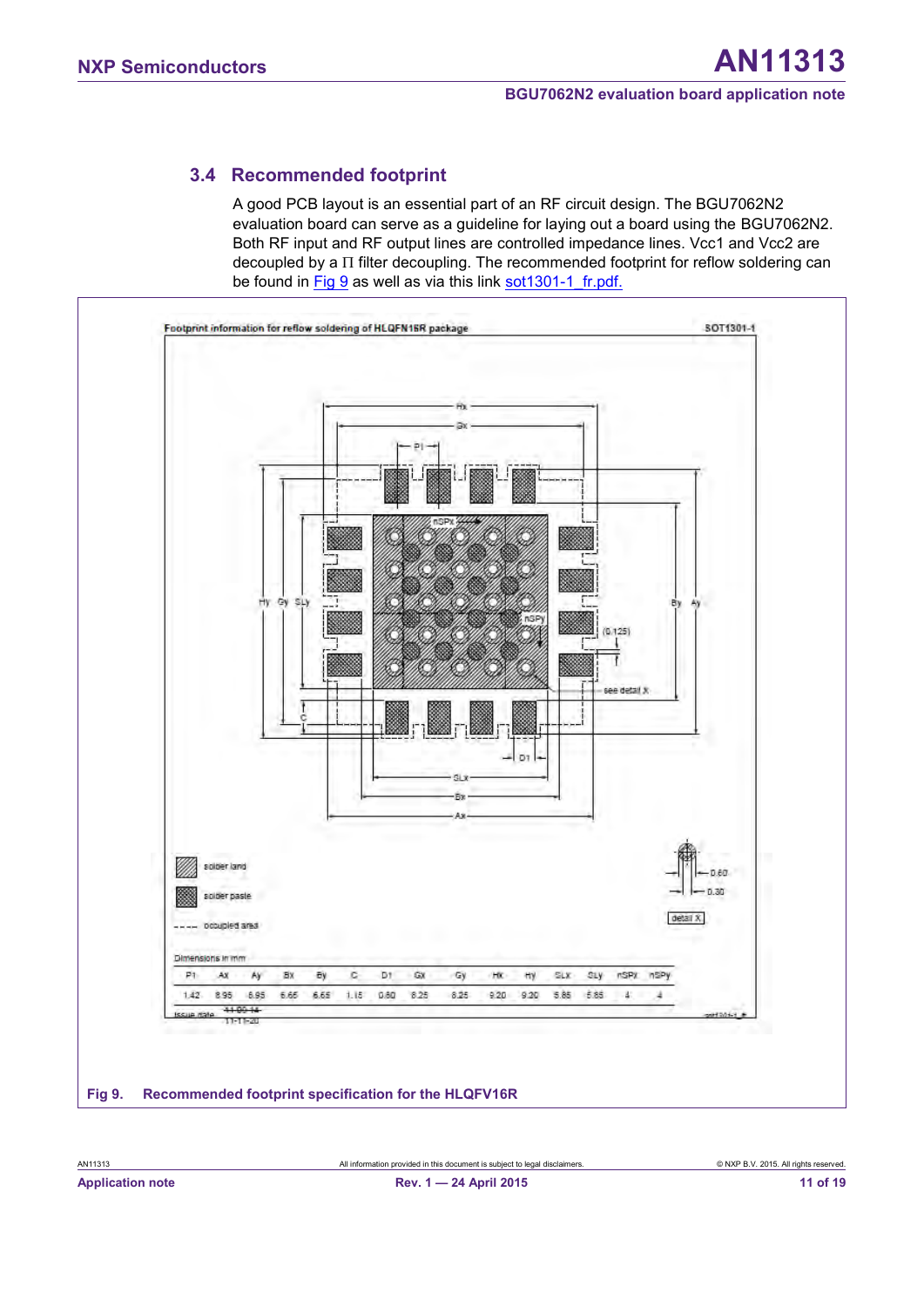# <span id="page-11-2"></span>**4. Test Setup**

#### <span id="page-11-3"></span>**4.1 S\_Parameter,1dB compression, IIP3, measurement setup**

*The BGU7062N2 EVB is fully assembled and tested.* 

[Fig 10](#page-11-0) Shows the measurements setup that is used to evaluate the BGU7062N2 EVB for S\_parameters Gain, IRL ORL Reverse Isolation), 1dB gain compression as well as IIP3. It is intended as a guide only, substitutions are possible. The 10dB attenuator in the output path is recommended in order to avoid overdriving the analyzers receiver port when measuring 1 dB gain compression. Especially in the high gain mode of the BGU7062N2, this is needed.



#### <span id="page-11-4"></span><span id="page-11-1"></span><span id="page-11-0"></span>**4.2 Noise figure measurement setup**

In [Fig 11](#page-12-0) the noise figure measurement set-up is shown, this is also intended as a guide only, substitutions can be made. For the High gain mode of the BGU7062N2 it is recommended to use a 5dB ENR noise source, for the Low gain a 15 dB ENR noise source recommended. To achieve to lowest possible setup noise figure an external pre amplifier might be necessary, but since this will make the total gain in the highest gain setting of the BGU7062N2 to high a 6dB attenuator is needed to avoid overdriving the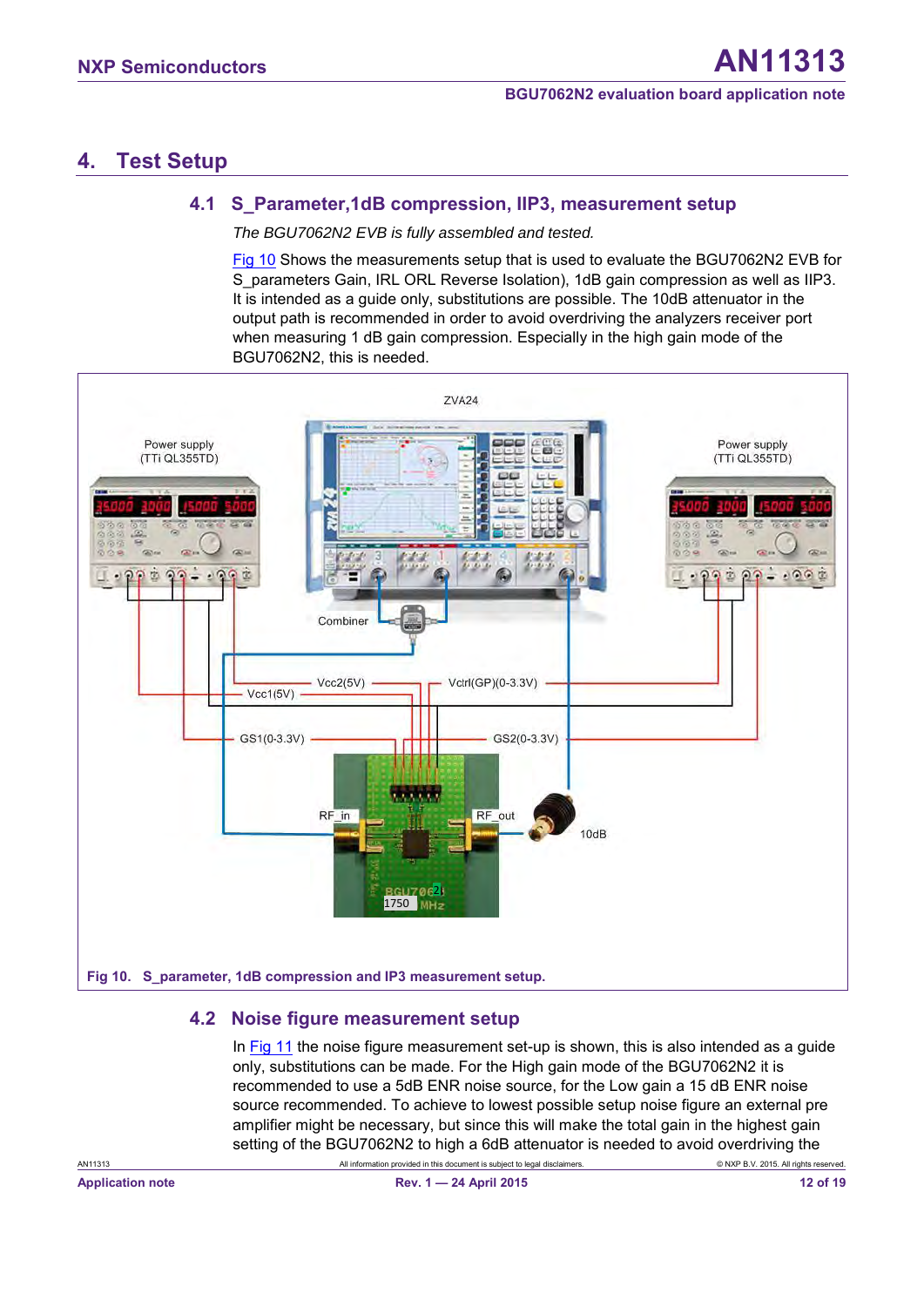<span id="page-12-1"></span><span id="page-12-0"></span>

input of the spectrum analyzer.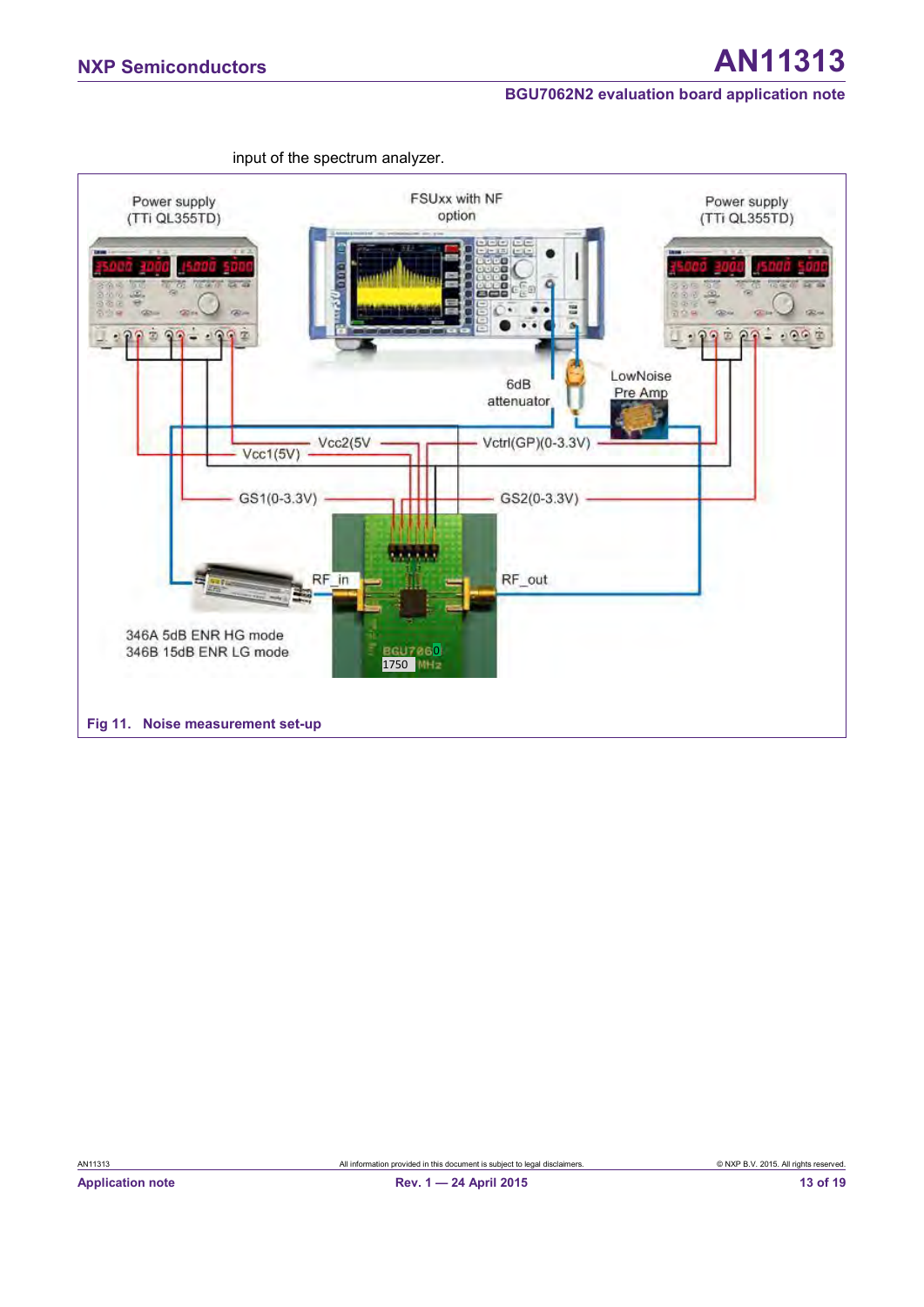# <span id="page-13-2"></span>**5. Typical operating performance.**

<span id="page-13-1"></span>A detailed overview of the performance of the BGU7062N2 can be found in de [Datasheet.](http://www.nxp.com/documents/data_sheet/BGU7062N2.pdf) 

In [Table 2](#page-13-0) and [Table 3](#page-14-0) the typical performance at 1950MHz in High- and Low-gain is given.

#### <span id="page-13-0"></span>**Table 2. Typical performance high gain mode**

| Symbol                | <b>Parameter</b>                     | <b>Conditions</b>                         | Min | Typ     | <b>Max</b> | Unit            |
|-----------------------|--------------------------------------|-------------------------------------------|-----|---------|------------|-----------------|
| ICC(tot)              | total supply current                 |                                           | 190 | 215     | 250        | mA              |
| Gp(min)               | minimum power gain                   | $Vert(Gp) = 3.3 V$                        |     | 13.3    |            | dB              |
| G <sub>p(max)</sub>   | maximum power gain                   | $Vctr(Gp) = 0 V$                          |     | 37.2    |            | dB              |
| G <sub>p</sub> (flat) | power gain flatness                  | 1920 MHz≤ f ≤1980 MHz                     |     | 0.3     |            | dB              |
|                       |                                      | 18 dB≤ G <sub>p≤</sub> 35 dB              |     |         |            |                 |
| <b>NF</b>             | noise figure                         | $V_{ctrl(Gp)} = 0$ V(maximum power gain)  |     | 0.77    |            | dB              |
|                       |                                      | $GD$ = 35 dB                              |     | 0.94    |            | dB              |
|                       |                                      | $G_p = 18 dB$                             |     | 5.95    |            | dB              |
| IP31                  | input third-order intercept point    | 2-tone; tone-spacing = $1.0$ MHz          |     |         |            |                 |
|                       |                                      | $G_p = 35 dB$                             |     | 1.0     |            | dB <sub>m</sub> |
|                       |                                      | $G_p = 30 dB$                             |     | 3.6     |            | dBm             |
|                       |                                      | $GD = 29 dB$                              |     | 4.0     |            | dBm             |
|                       |                                      | $GD = 18 dB$                              |     | 4.6     |            | dBm             |
| Pi(1dB)               | input power at 1 dB gain compression | $G_p = 35 dB$                             |     | $-12.3$ |            | dBm             |
|                       |                                      | $G_p = 30 dB$                             |     | $-7.2$  |            | dBm             |
|                       |                                      | $G_p = 29 dB$                             |     | $-6.8$  |            | dBm             |
|                       |                                      | $G_p = 18 dB$                             |     | $-6.1$  |            | dBm             |
| <b>RLin</b>           | input return loss                    | $Vert(Gp) = 0$ V(maximum power gain)      |     | 24.9    |            | dB              |
|                       |                                      | $G_p = 35 dB$                             |     | 23.5    |            | dB              |
| RLout                 | output return loss                   | $V_{ctrl(Gp)} = 0$ V (maximum power gain) |     | 17.5    |            | dB              |
| K                     | Rollett stability factor             | 0 GHz≤ f ≤ 12.75 GHz                      |     | >1      |            |                 |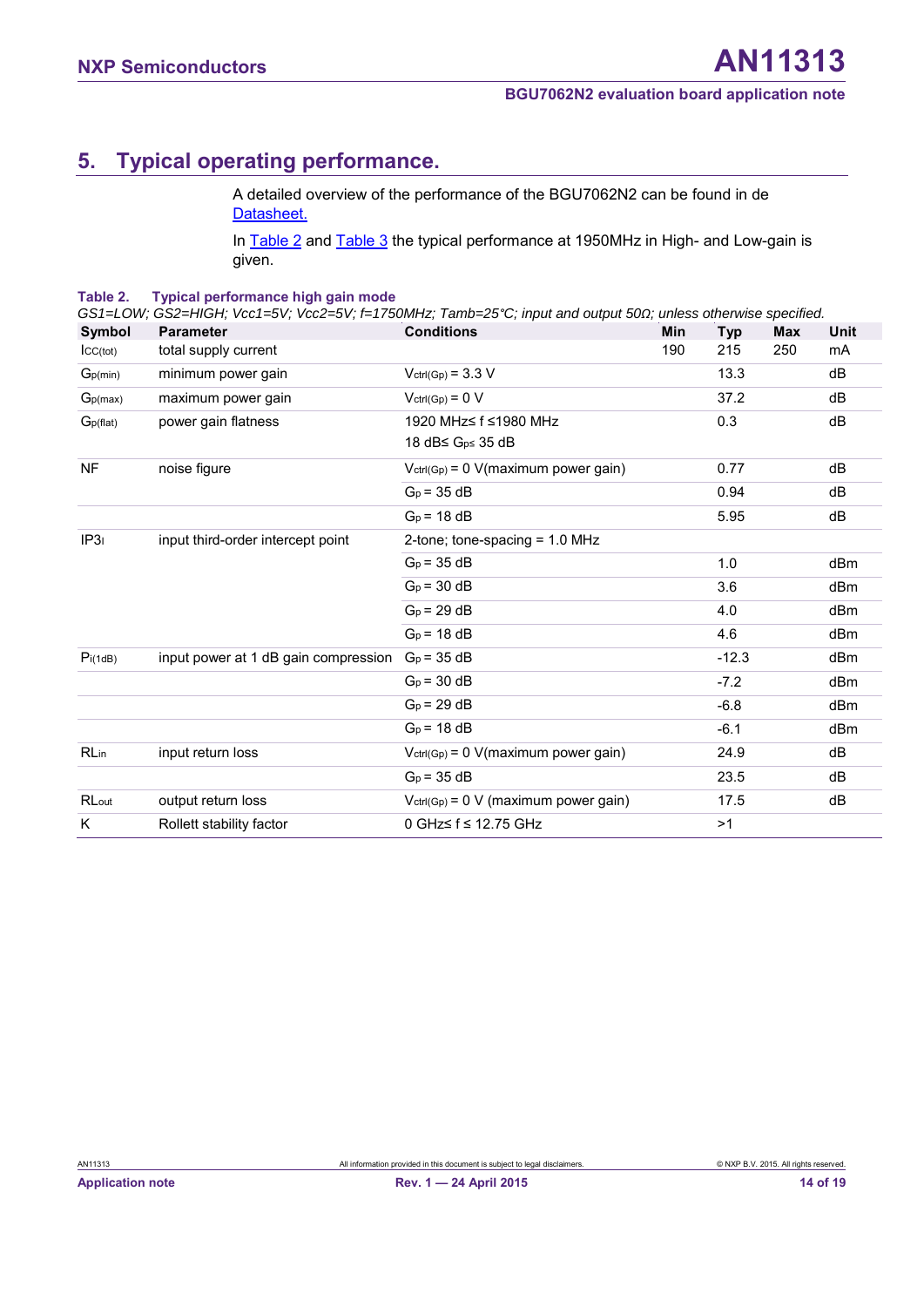| Symbol                | <b>Parameter</b>                     | <b>Conditions</b>                         | <b>Min</b> | Typ    | <b>Max</b> | Unit            |
|-----------------------|--------------------------------------|-------------------------------------------|------------|--------|------------|-----------------|
| CC(tot)               | total supply current                 |                                           | 165        | 185    | 215        | mA              |
| Gp(min)               | minimum power gain                   | $Vert(Gp) = 3.3 V$                        |            | $-6.5$ |            | dB              |
| G <sub>p(max)</sub>   | maximum power gain                   | $V_{ctrl(Gp)} = 0 V$                      |            | 18.0   |            | dB              |
| G <sub>p</sub> (flat) | power gain flatness                  | 1920 MHz≤ f ≤1980 MHz                     |            | 0.2    |            | dB              |
|                       |                                      | 3 dB≤ G <sub>p≤</sub> 17 dB               |            |        |            |                 |
| <b>NF</b>             | noise figure                         | $G_p = 17 dB$                             |            | 10.5   |            | dB              |
|                       |                                      | $G_p = 3 dB$                              |            | 22.1   |            | dB              |
| IP31                  | input third-order intercept point    | 2-tone; tone-spacing = $1.0$ MHz          |            |        |            |                 |
|                       |                                      | $G_p = 17 dB$                             |            | 20.9   |            | dBm             |
|                       |                                      | $G_p = 12 dB$                             |            | 25.1   |            | dB <sub>m</sub> |
|                       |                                      | $G_p = 11 dB$                             |            | 25.9   |            | dBm             |
|                       |                                      | $G_p = 3 dB$                              |            | 30     |            | dB <sub>m</sub> |
| Pi(1dB)               | input power at 1 dB gain compression | $G_p = 17 dB$                             |            | 5.8    |            | dBm             |
|                       |                                      | $G_p = 12 dB$                             |            | 9.9    |            | dBm             |
|                       |                                      | $G_p = 11 dB$                             |            | 10.3   |            | dB <sub>m</sub> |
|                       |                                      | $G_p = 3 dB$                              |            | 10.9   |            | dB <sub>m</sub> |
| <b>RLin</b>           | input return loss                    | $V_{ctrl(Gp)} = 0$ V(maximum power gain)  |            | 19.3   |            | dB              |
|                       |                                      | $G_p = 17 dB$                             |            | 22     |            | dB              |
| RLout                 | output return loss                   | $V_{ctrl(Gp)} = 0$ V (maximum power gain) |            | 17.3   |            | dB              |
| Κ                     | Rollett stability factor             | 0 GHz≤ f ≤ 12.75 GHz                      |            | >1     |            |                 |

#### <span id="page-14-2"></span><span id="page-14-0"></span>**Table 3. Typical performance low gain mode**

# <span id="page-14-3"></span>**6. Customer Evaluation Kit**

The Evaluation Kit will come in an ESD shielded back label like below

<span id="page-14-1"></span>It will include 1 EVB.

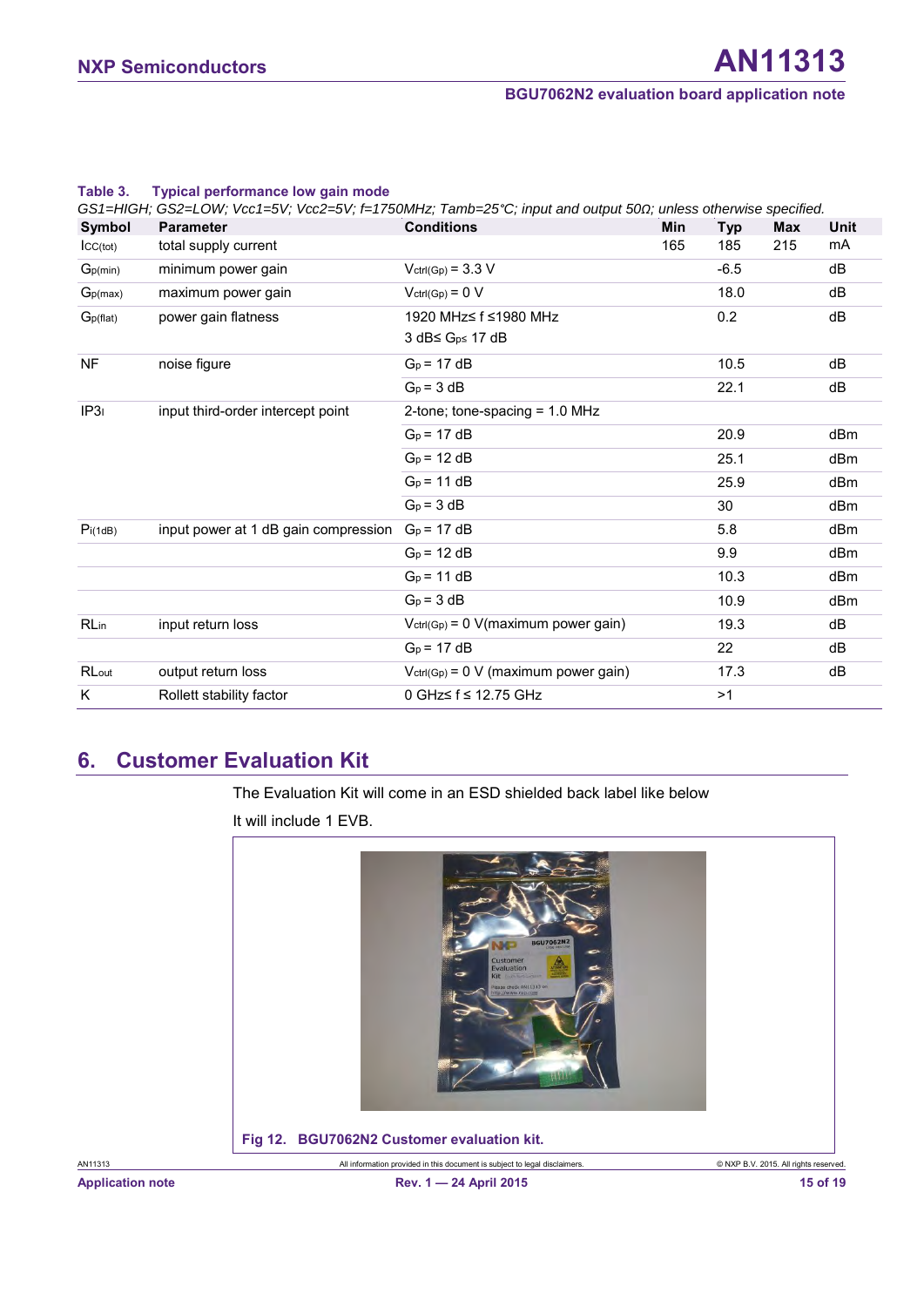# <span id="page-15-0"></span>**7. Legal information**

#### <span id="page-15-1"></span>**7.1 Definitions**

**Draft —** The document is a draft version only. The content is still under internal review and subject to formal approval, which may result in modifications or additions. NXP Semiconductors does not give any representations or warranties as to the accuracy or completeness of information included herein and shall have no liability for the consequences of use of such information.

#### <span id="page-15-2"></span>**7.2 Disclaimers**

**Limited warranty and liability —** Information in this document is believed to be accurate and reliable. However, NXP Semiconductors does not give any representations or warranties, expressed or implied, as to the accuracy or completeness of such information and shall have no liability for the consequences of use of such information.

In no event shall NXP Semiconductors be liable for any indirect, incidental, punitive, special or consequential damages (including - without limitation lost profits, lost savings, business interruption, costs related to the removal or replacement of any products or rework charges) whether or not such damages are based on tort (including negligence), warranty, breach of contract or any other legal theory.

Notwithstanding any damages that customer might incur for any reason whatsoever, NXP Semiconductors' aggregate and cumulative liability towards customer for the products described herein shall be limited in accordance with the Terms and conditions of commercial sale of NXP Semiconductors.

**Right to make changes —** NXP Semiconductors reserves the right to make changes to information published in this document, including without limitation specifications and product descriptions, at any time and without notice. This document supersedes and replaces all information supplied prior to the publication hereof.

**Suitability for use —** NXP Semiconductors products are not designed, authorized or warranted to be suitable for use in life support, life-critical or safety-critical systems or equipment, nor in applications where failure or malfunction of an NXP Semiconductors product can reasonably be expected to result in personal injury, death or severe property or environmental damage. NXP Semiconductors accepts no liability for inclusion and/or use of NXP Semiconductors products in such equipment or applications and therefore such inclusion and/or use is at the customer's own risk.

**Applications —** Applications that are described herein for any of these products are for illustrative purposes only. NXP Semiconductors makes no representation or warranty that such applications will be suitable for the specified use without further testing or modification.

Customers are responsible for the design and operation of their applications and products using NXP Semiconductors products, and NXP Semiconductors accepts no liability for any assistance with applications or customer product design. It is customer's sole responsibility to determine whether the NXP Semiconductors product is suitable and fit for the customer's applications and products planned, as well as for the planned application and use of customer's third party customer(s). Customers should provide appropriate design and operating safeguards to minimize the risks associated with their applications and products.

NXP Semiconductors does not accept any liability related to any default, damage, costs or problem which is based on any weakness or default in the customer's applications or products, or the application or use by customer's third party customer(s). Customer is responsible for doing all necessary testing for the customer's applications and products using NXP Semiconductors products in order to avoid a default of the applications and the products or of the application or use by customer's third party customer(s). NXP does not accept any liability in this respect.

**Export control —** This document as well as the item(s) described herein may be subject to export control regulations. Export might require a prior authorization from competent authorities.

**Evaluation products —** This product is provided on an "as is" and "with all faults" basis for evaluation purposes only. NXP Semiconductors, its affiliates and their suppliers expressly disclaim all warranties, whether express, implied or statutory, including but not limited to the implied warranties of noninfringement, merchantability and fitness for a particular purpose. The entire risk as to the quality, or arising out of the use or performance, of this product remains with customer.

In no event shall NXP Semiconductors, its affiliates or their suppliers be liable to customer for any special, indirect, consequential, punitive or incidental damages (including without limitation damages for loss of business, business interruption, loss of use, loss of data or information, and the like) arising out the use of or inability to use the product, whether or not based on tort (including negligence), strict liability, breach of contract, breach of warranty or any other theory, even if advised of the possibility of such damages.

Notwithstanding any damages that customer might incur for any reason whatsoever (including without limitation, all damages referenced above and all direct or general damages), the entire liability of NXP Semiconductors, its affiliates and their suppliers and customer's exclusive remedy for all of the foregoing shall be limited to actual damages incurred by customer based on reasonable reliance up to the greater of the amount actually paid by customer for the product or five dollars (US\$5.00). The foregoing limitations, exclusions and disclaimers shall apply to the maximum extent permitted by applicable law, even if any remedy fails of its essential purpose.

#### <span id="page-15-3"></span>**7.3 Licenses**

**Purchase of NXP <xxx> components**

<span id="page-15-4"></span><License statement text>

#### **7.4 Patents**

Notice is herewith given that the subject device uses one or more of the following patents and that each of these patents may have corresponding patents in other jurisdictions.

<span id="page-15-5"></span>**<Patent ID> —** owned by <Company name>

#### **7.5 Trademarks**

Notice: All referenced brands, product names, service names and trademarks are property of their respective owners.

**<Name> —** is a trademark of NXP B.V.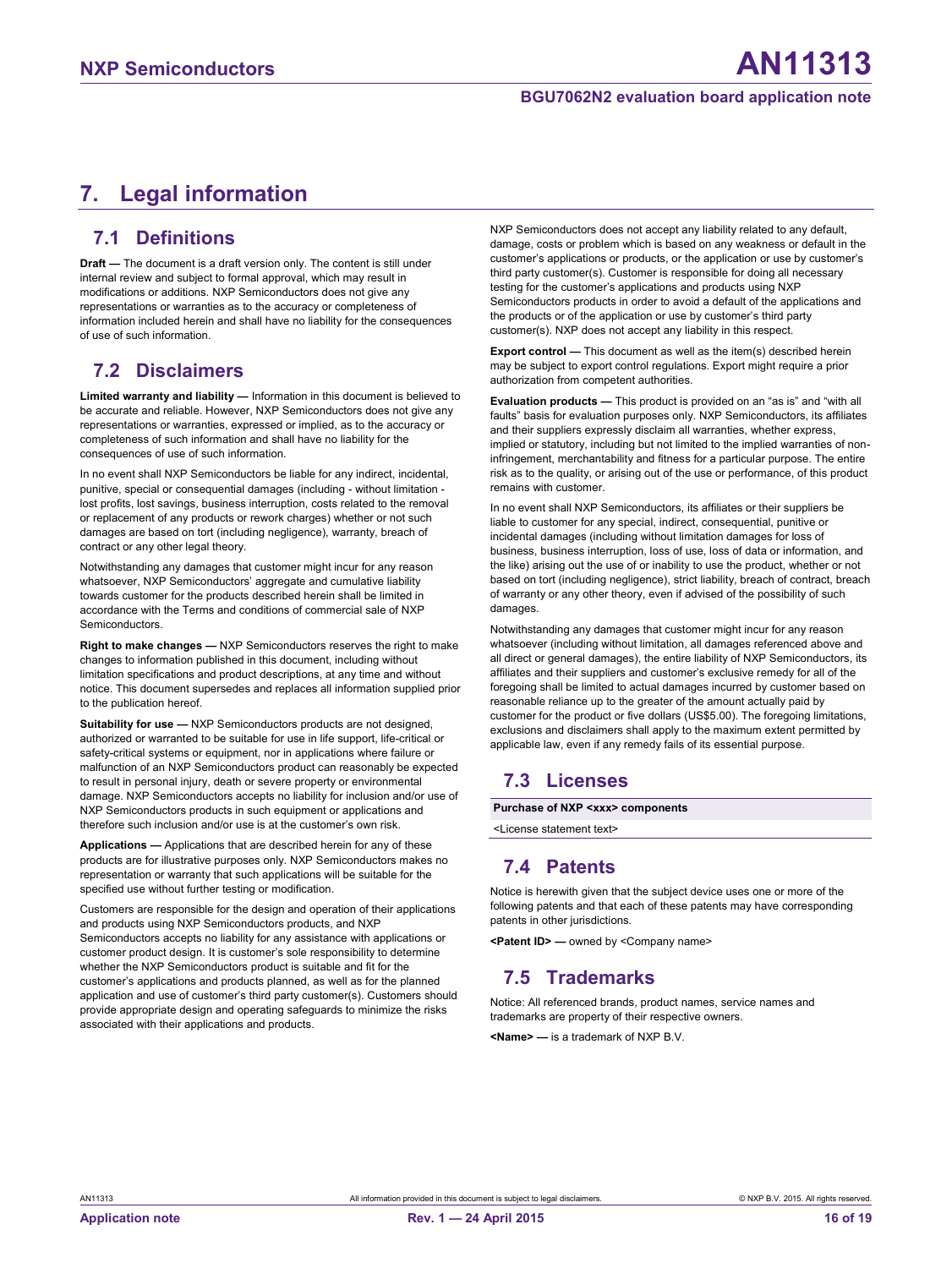# <span id="page-16-0"></span>**8. List of figures**

| Fig 1.  |                                                 |
|---------|-------------------------------------------------|
| Fig 2.  |                                                 |
| Fig 3.  | Circuit diagram of the evaluation board. 5      |
| Fig 4.  | BGU7062N2 evaluation board component            |
| Fig 5.  | BGU706x Evaluation board Top layer PCB          |
|         |                                                 |
| Fig 6.  | <b>BGU706x Evaluation board inner layer PCB</b> |
|         |                                                 |
| Fig 7.  | BGU706x Evaluation board bottom layer PCB       |
|         |                                                 |
| Fig 8.  | BGU706x Evaluation board stack up 10            |
| Fig 9.  | Recommended footprint specification for the     |
|         |                                                 |
| Fig 10. | S parameter, 1dB compression and IP3            |
|         |                                                 |
| Fig 11. | Noise measurement set-up  13                    |
| Fig 12. | BGU7062N2 Customer evaluation kit.  15          |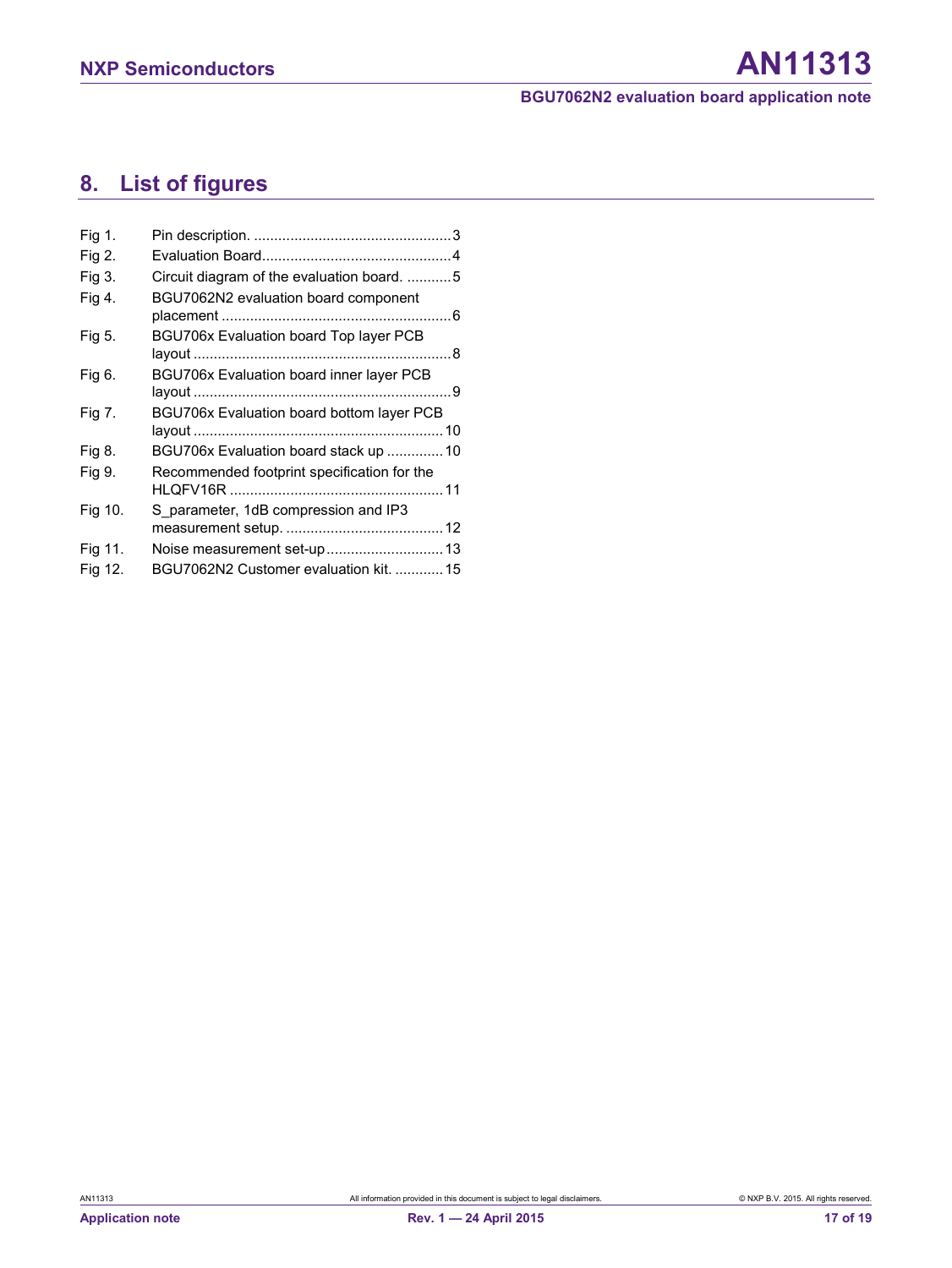# <span id="page-17-0"></span>**9. List of tables**

- Table 1. [BOM of the BGU7062N2 evaluation board ....... 7](#page-6-0)
- Table 2. [Typical performance high gain mode ..............14](#page-13-1)
- Table 3. [Typical performance low gain mode ...............15](#page-14-2)